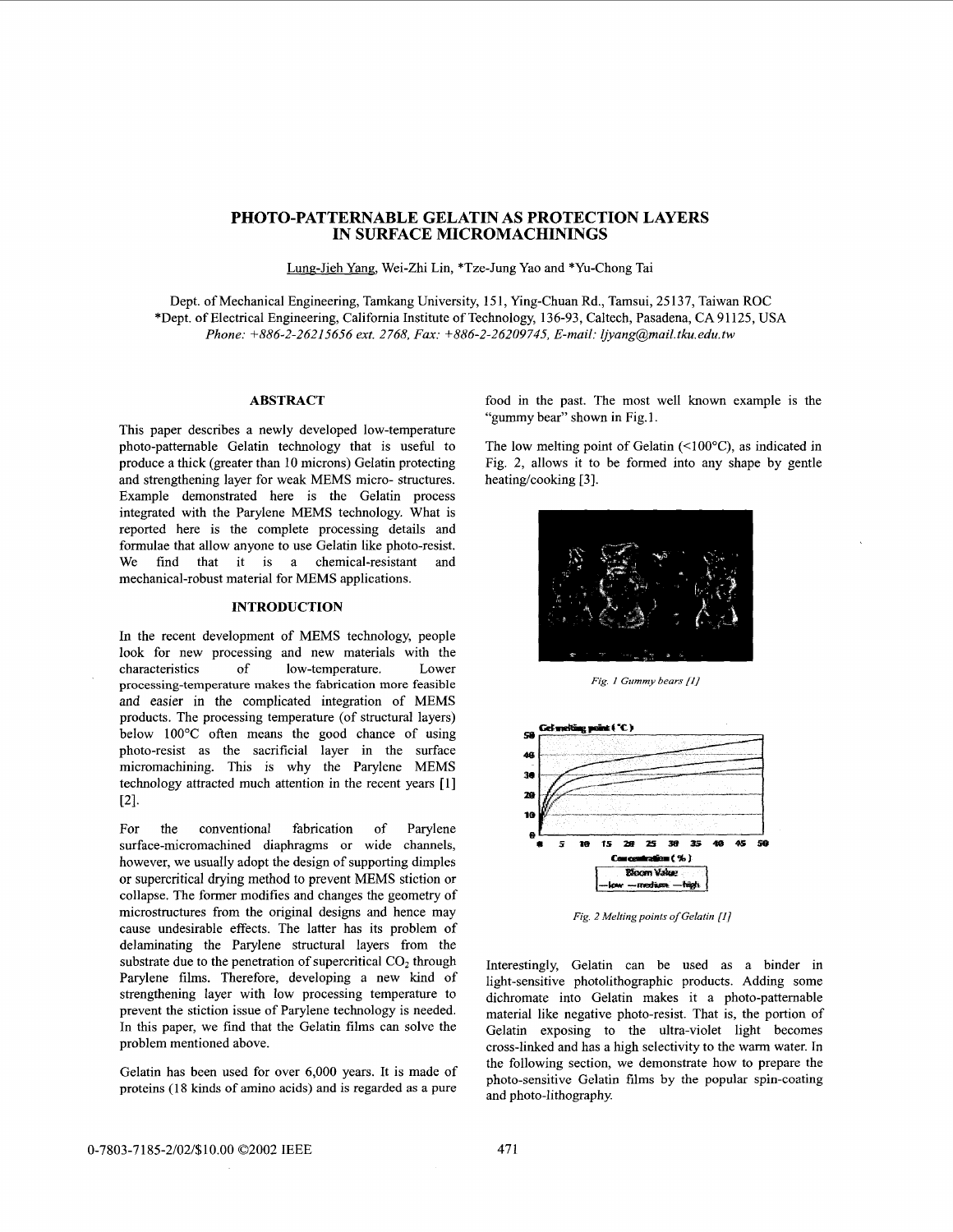## **PREPARATION OF GELATIN PATTERNS**

Before the spin-coating process, the Gelatin is photosensitized by the addition of dichromate ion. **A** typical formulation is Gelatin powder dissolved in warm water with 0.75 weight percent of potassium dichromate  $(K<sub>2</sub>Cr<sub>2</sub>O<sub>7</sub>)$ . This solution is normally spin-coated on the substrate, but the on-site IR heating is required if the Gelatin concentration is denser than 10%. Room temperature drying of the coated film lasts for one day before the photolithography. Moderate exposure time of UV light should be tried and settled according to different thickness. Finally, removing uncrossed-linked Gelatin in water at 80°C develops the film. Figure **3** shows the thickness of cross-linked Gelatin film subject to different coating speed and concentration. Basically, it is difficult to have Gelatin film thicker than 1 microns with the concentration diluter than 10%. Figures **4,** 5, and *6*  demonstrate several topological views of cross -linked Gelatin subjected to different concentration and line-width resolution.



*Fig. 3 The Thickness* of *Gelatin film vs. coating speed corresponding to different concentrations* 



*Fig. 4 Cross-linked Gelatin (4* %); *thickness: 0.2 micron* ; *minimum linp-width. 1 mirrnn* 

#### **PROPERTIES OF GELATIN FILM**

Mechanically, Gelatin is very elastic and opposite to ordinary photo-resist's brittleness. That is why Gelatin has been demonstrated as a protective mask in a sand-blasting process of glass plates **[4].** Chemically, Gelatin is vulnerable to acid and base before cross-linking. Figure 7 demonstrates this with a sample coated with Gelatin, followed by standard photolithography (positive



*Fig. 5 Cross-linked Gelatin (20%); thickness: 2.5 microns* ; *minimum line-width: 10 microns* 



*Fig. 6 Cross-linked Gelatin (32%); thickness:6.5 microns* ; *minimum line-width: 10 microns* 

photo-resist over pure Gelatin layer.) When the top positive-resist is developed, the exposed Gelatin is attacked immediately by the alkaline developer *(AZ* 400K.) However, with the cross-linking using dichromate and **UV**  light, the photo-pattemed Gelatin (microns in thickness) becomes water-insoluble and chemical resistant to acids and bases. For example, *Angus* **[SI** reported that the Gelatin could be used as a gray-scale masking in electroplating some metallic samples. In addition, Gelatin is also plasma-resistant (easily more than hours.) [Figures 8](#page-2-0) and **9**  show the surface of pure Gelatin after the dry-etching of  $O_2$ and  $SF<sub>6</sub>$  plasma. The surface roughness seems to become worse, but the actual etching rate of the pure Gelatin is below 0.1 micron/min for 400W **of** plasma (Technics **PE-IIA** Etcher.)



*Fig. 7AZ400K attacks the surf ace* of *Gelatin (32%) right afier the developing* of *the above resist*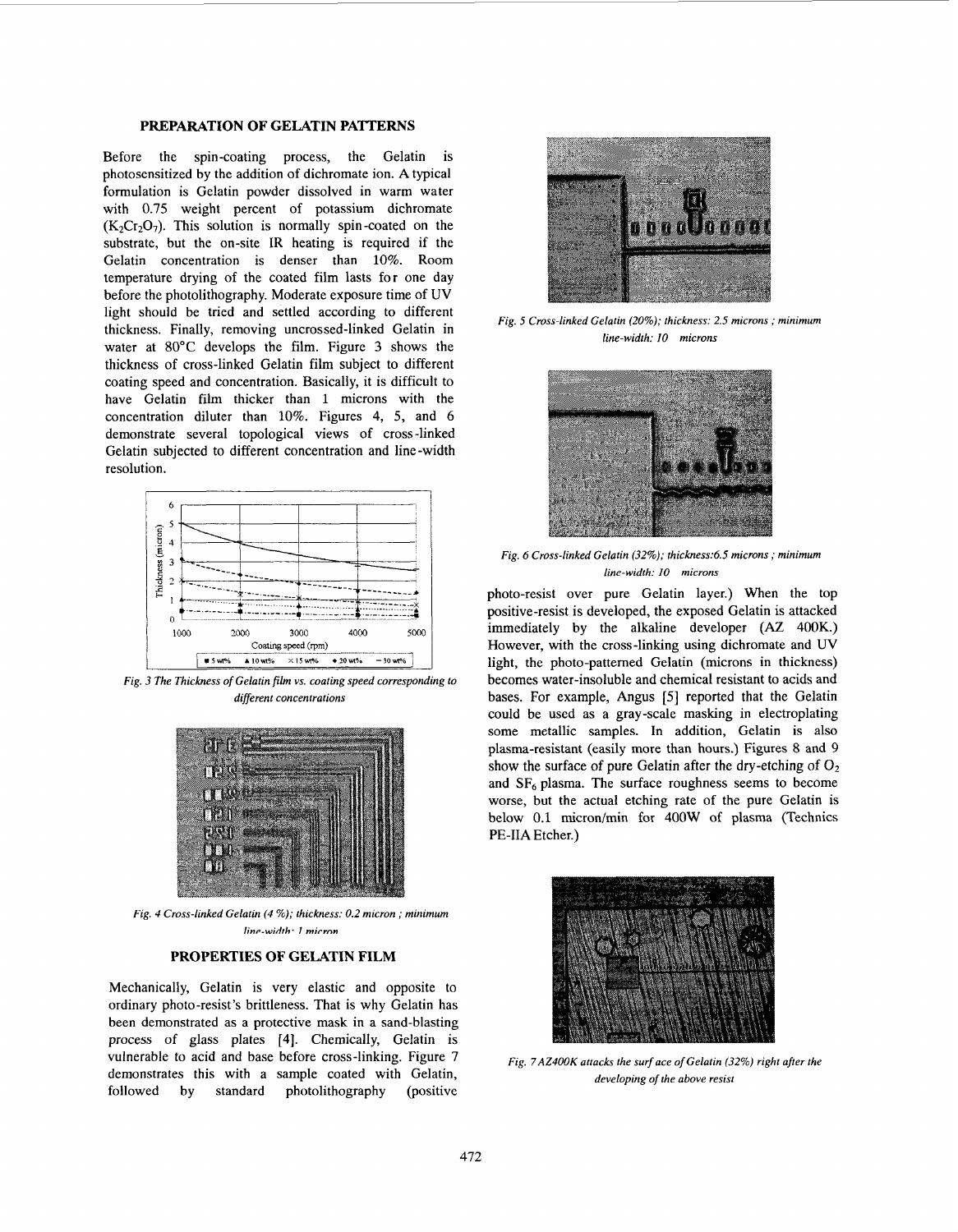<span id="page-2-0"></span>

*Fig. 8 Gelatin (32%) surface after the etching of 02 plasma, cracks induced from the pure Gelatin underneath theAZ4620 positive resist* 



*Fig. 9 Gelatin (32%) surface afler the etching ofSFsplasma, cracks induced fiom the pure Gelatin underneath theAZ4620 positive resist* 

# **GELATIN USING AS A PROTECTION LAYER**

After surveying the preparation and properties of Gelatin films, we report here an example of using Gelatin as the protective and strengthening layers for large-size Parylene microfluidic MEMS structures. This idea is demonstrated in a process sketch of Fig. 10. By the use of the photo-pattemed thick Gelatin (up to 10 microns or more), Parylene **MEMS** structures can be successfully made without stiction problems during the stripping of photo-resist sacrificial- layer using acetone. This is possible because the whole photolithographic patterning of Gelatin is a low temperature process, hence the Gelatin process does not destroy the already existing sacrificial photo -resist as well as the Parylene structures. Finally, the Gelatin protective layer could protect the weak Parylene structures from substrate-stiction during the resist-stripping because Gelatin is almost inert to acetone and to a variety of other organic solutions.

Figure 11 shows the substrate-stiction of the Parylene diaphragm due to the huge surface tension force of liquid inside. After we fabricated the thick, cross-linked Gelatin layer on the Parylene diaphragm, the whole stiffness did increase with one to two orders of magnitude higher. Figure **12** not only shows that the Parylene diaphragm does not stick to the substrate any more, but also the liquid inside the diaphragm changes to dry out from the center portion (whereas the case in Fig. 10 dries from the peripheral rim.)



*Fig. 10 The cross-section view of the weak microstructure (Parylene diaphragm) without Gelatin (left; stiction) and with Gelatin (right; no stiction)* 



*Fig. I1 The Parylene diaphragms of 3 microns thick sticking to the*  substrate after stripping the sacrificial photo-resist (also 3 microns *high), the diameter or the width of the diaphragms is 500 microns.* 



*Fig. 12 The Parylene diaphragm covered with Gelatin of 10 microns thick not sticking to the substrate; coating speed of Gelatin: 500 rpm; concentration: 20%; 1 min CF4 plasma roughening the Parylene surface before Gelatin coating* 

## **WATER-ABSORPTION, SWELLING EFFECT, AND ADHESION OF GELATIN**

By spin-coating, Gelatin can be deposited on the substrates with hydrophilic surfaces, e.g., glass substrates. There is no special treatment beside the general cleaning procedure for such substrates, and Gelatin adheres to it firmly after room temperature drying. The good adhesion does not change for the cross-linked Gelatin even suffering in acids or bases for hours.

However, we observed that Gelatin has tremendous trend of absorbing water and swells to one or two times larger in size from its original pattems or geometry. The huge